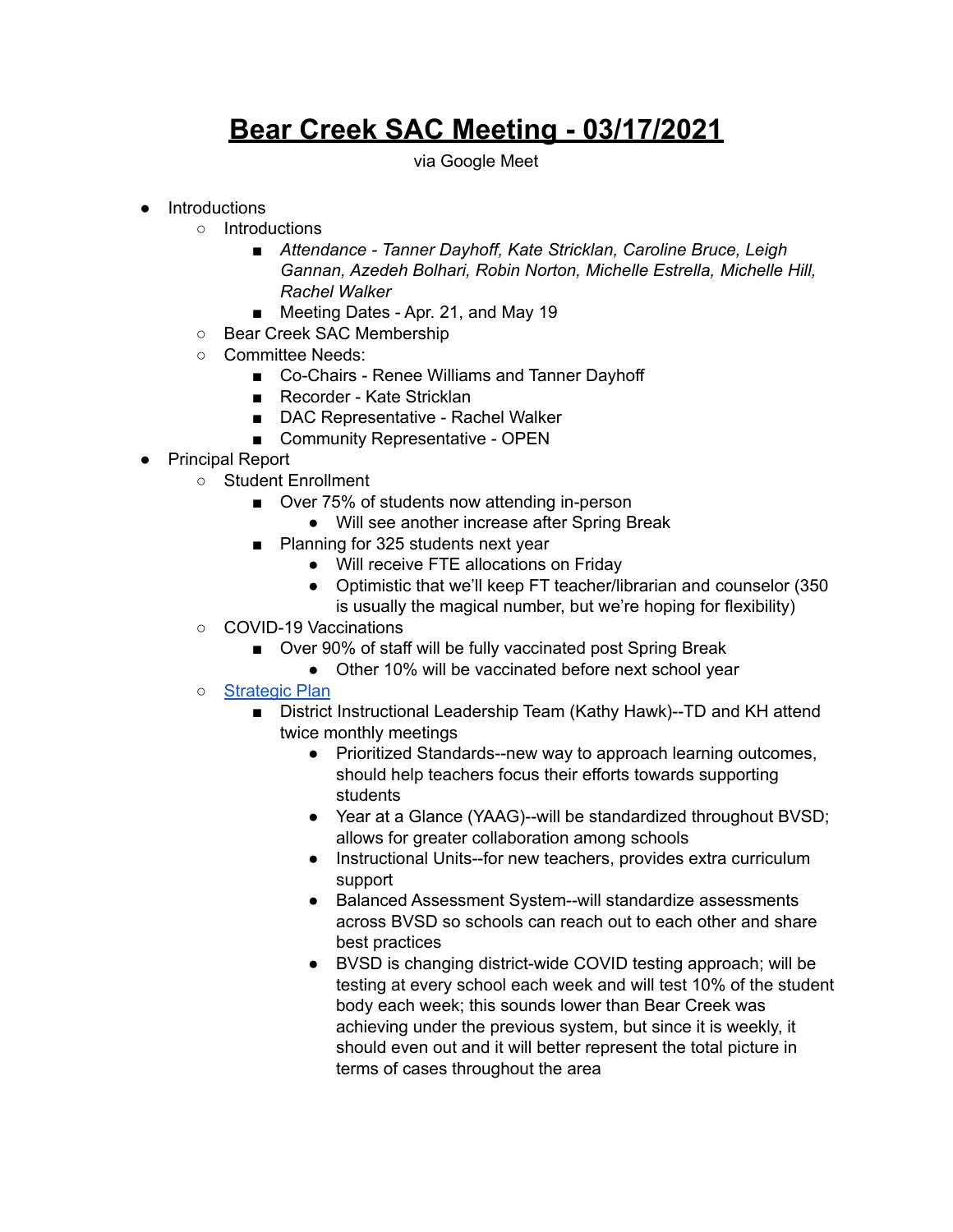- Question: How is it decided which children get tested each week?
- Answer: Randomized 10% of kids who have opted in
- Question: Will each class have at least one student tested?
- Answer: We'll see once it gets going
- *●* DAC Report (Rachel Walker)
	- *○ Agendas and minutes can be found on the BVSD [WEBSITE](https://www.bvsd.org/about/district-accountability-committee)*
		- I can bring Bear Creek-specific concerns to DAC; not just a one-way flow of information
		- Advocated about the early start and late Wednesdays proposed for next Fall
			- Bear Creek parents gathered data on whether it is detrimental to learning and student well-being
			- Response was that they have received a lot of feedback across the district--perhaps they will change or remove the late start on Wednesday, but early start is likely to stay
		- Strategic Plan: want standardized testing to assess students more accurately, but district has asked for a reprieve from CMAS testing
			- Seems like they want to make the schools strive to achieve the same standards across the board
		- District is currently negotiating with the teachers' union (contract expires this summer) --union concerns shared through consensus-building emphasis on job retention, planning time
		- COVID catch-up plan: many questions on whether they will extend the school year (no;) Summer school numbers capped? Superintendent said no
		- Discussion on mental health
		- Are there points that we would like Rachel to bring to DAC from us? It is a great opportunity to elevate concerns directly to the superintendent.
			- Michelle: Thank you for attending the meetings! It was helpful in the past to talk with other parents at DAC meetings and get feelings validated. Is that possible via Zoom nowadays?
			- Rachel: there are active chat sidebars during the meeting! Anyone can attend, not just the school DAC reps. One topic that's off-limits: COVID health management
		- TD: read in an online educational magazine that Gov. Polis signed a bill yesterday to reduce CMAS testing significantly this year--that request now goes to the US Dept. of Education--not all that optimistic that it'll be granted, however
		- TD: Some schools will have to follow the Strategic Plan with no flexibility; some flexibility; lots of flexibility (BC probably in the final category)
		- TD: Regarding summer school and the COVID catch-up plan: you would have already been notified if your child should be included--funds for 1000 students, but perhaps tuition-based admission beyond that
- Equal School Day Update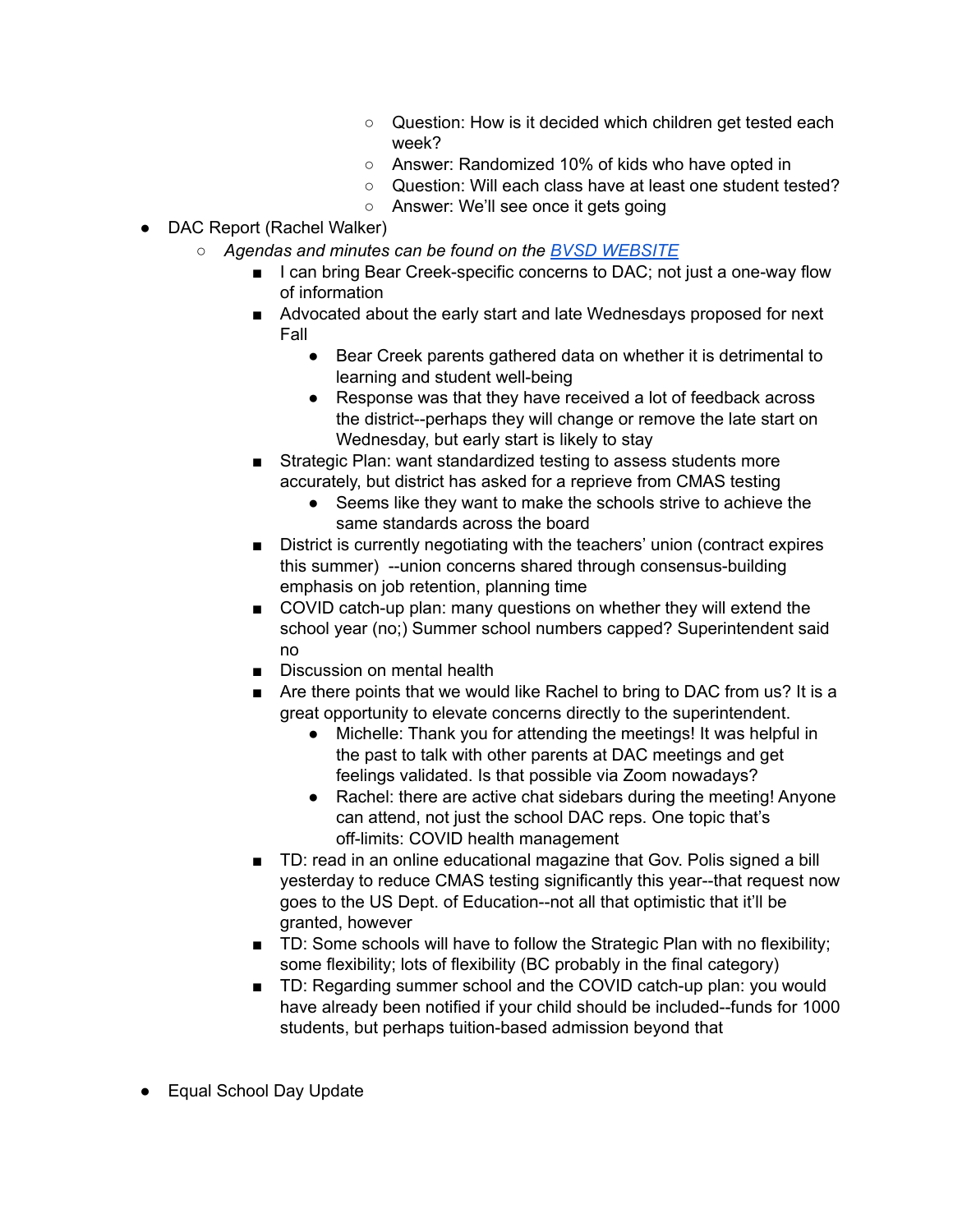- Eisenhower, Mesa, and Bear Creek will be most affected by the early start
- TD feels that the district has heard the concerns voiced by the community; even a move to an 8 o'clock start would cost \$4.5 million in buses and driver salaries (equivalent to ca. 50 teachers)
- Even though BC barely has buses, if we get exempted, it could cause other schools to ask for changes
- Re late start Wednesday: considerations include an early release; late start on a different day of the week--more likely that this part of the proposal will change than the earlier start the other four days
- Re 'soft start' option: 7:45 am and then a hard start 20-30 minutes later is being considered
- TD is going to be asking for feedback on before/after school activities and how they will be impacted
- Gathered and presented research to respond to some of the research in the BC petition; now on the Equal School Day web page (under 'FAQ')
- Literacy Data and Impacts of COVID-19
	- Fall iReady 3yr [Comparison](https://drive.google.com/file/d/144zr-YtHzlEsJyPxirxrQglLKhXYXdHu/view?usp=sharing)
	- Making quite a bit of growth--is it a blip or a sign of consistent progress?
	- o Winter iReady 3yr [Comparison](https://drive.google.com/file/d/167mVQyz0bp9iYKMUQKHQNAUEA_o5hK3u/view?usp=sharing)
	- Important to keep a watch on the phonics scores specifically--there is more green in these winter results--so we are making steady improvement
	- Fundations curriculum introduced three years ago--perhaps making a positive impact on the grades who have been immersed in it the past three years?
	- We have had to be strategic on focusing on what within the curriculum goals is most important this year--possibly helped the bump up
	- We have zeroed in on students who need extra support
- Unified Improvement Plan--principal turns it into the state every two years; Bear Creek is achieving the highest possible rating currently
- Caveat: TD has to use certain language when building improvement plans--would rather not use such negative wording
	- Priority Performance Challenge
		- "Not all K-3 students are performing at/above ELA achievement expectations"
	- Root Causes
		- "**Ineffective use of classroom level data to inform instructional planning** - Data is not driving instruction in a timely manner. Bear Creek teachers need to better understand grade level priority standards, use an BVSD's Instructional Framework for lesson design, and monitor progress regularly to ensure student learning and growth."
		- TD believes, in reality, teachers are using data through iReady more efficiently than before, but it does reflect accurately certain goals that Bear Creek is working towards internally--there is still room for improvement regarding numbers of students who are falling behind
		- "**Ineffective Student Support Process to inform appropriate interventions** - Bear Creek needs to strengthen our Student Support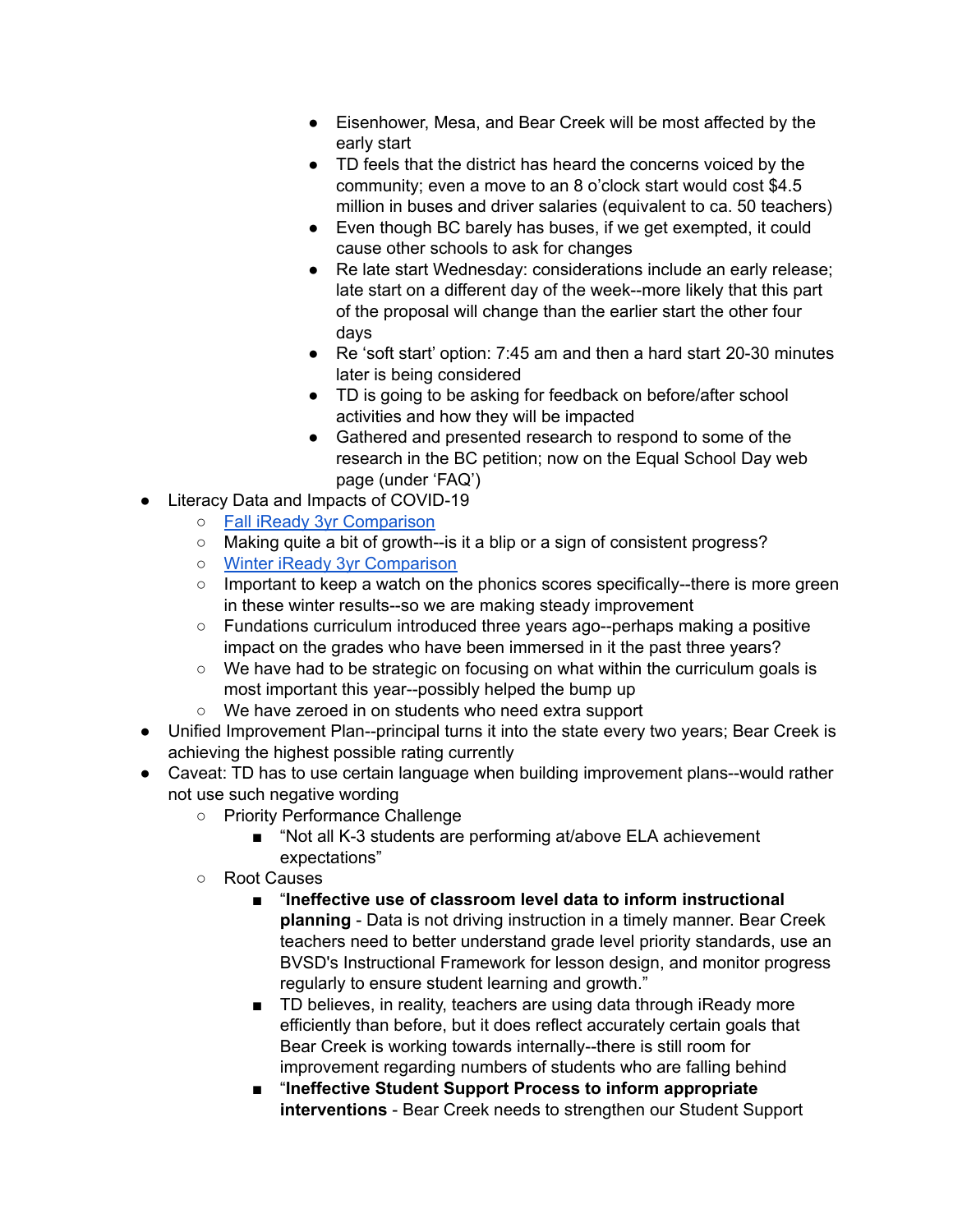Process (identifying appropriate interventions for students, facilitating those interventions, and monitoring the effectiveness of those interventions) to involve all staff members in a meaningful way so that all students' needs are being met over time."

- Montana Fels (counselor) and TD have done significant work to address this issue, but haven't been able to roll out to greater teacher community yet due to focus on COVID protocols and keeping kids safe and learning
- Question: What sort of steps are in place for parents who are concerned about their child's reading level?
- Answer: Tends to be addressed in parent-teacher conferences, particularly through iReady scores, then Taylor Appling, reading interventionist, begins working with students. Students who continue to struggle might need to be connected to special education services
	- Michelle Hill (teacher:) found it frustrating when teaching 3rd grade to support kids before they were included in literacy interventions--were falling through the cracks and teachers had to get creative to find solutions
	- Believes we have well-stocked, leveled books in the library
	- It is harder to correct literacy issues in later grades
	- Robin Norton (teacher:) tricky to identify in younger grades, as they still have room to grow. We will get back on track post-COVID. Taylor Appling is terrific with getting success out of students
	- TD has been in discussion with kindergarten teachers, Taylor Appling and have agreed to do minimal interventions at this age
	- Robin Norton: agrees that kids can be behind in ELA in kindergarten simply due to their age initially
- Next meeting we will discuss specifics on what strategies BC staff can use to support students who need it

SAC Responsibilities: Colorado State Statute **[22-11-402](http://www.lpdirect.net/casb/crs/22-11-402.html)** established SAC powers and duties. SAC responsibilities include the following:

-------------------------------------------------------------------------------------------------------------------------------

- Recommending to the principal of the school priorities for spending school moneys, including federal funds, where applicable;
- Making recommendations to the principal of the school and the superintendent concerning preparation of a school Performance or Improvement plan, if either type of plan is required;